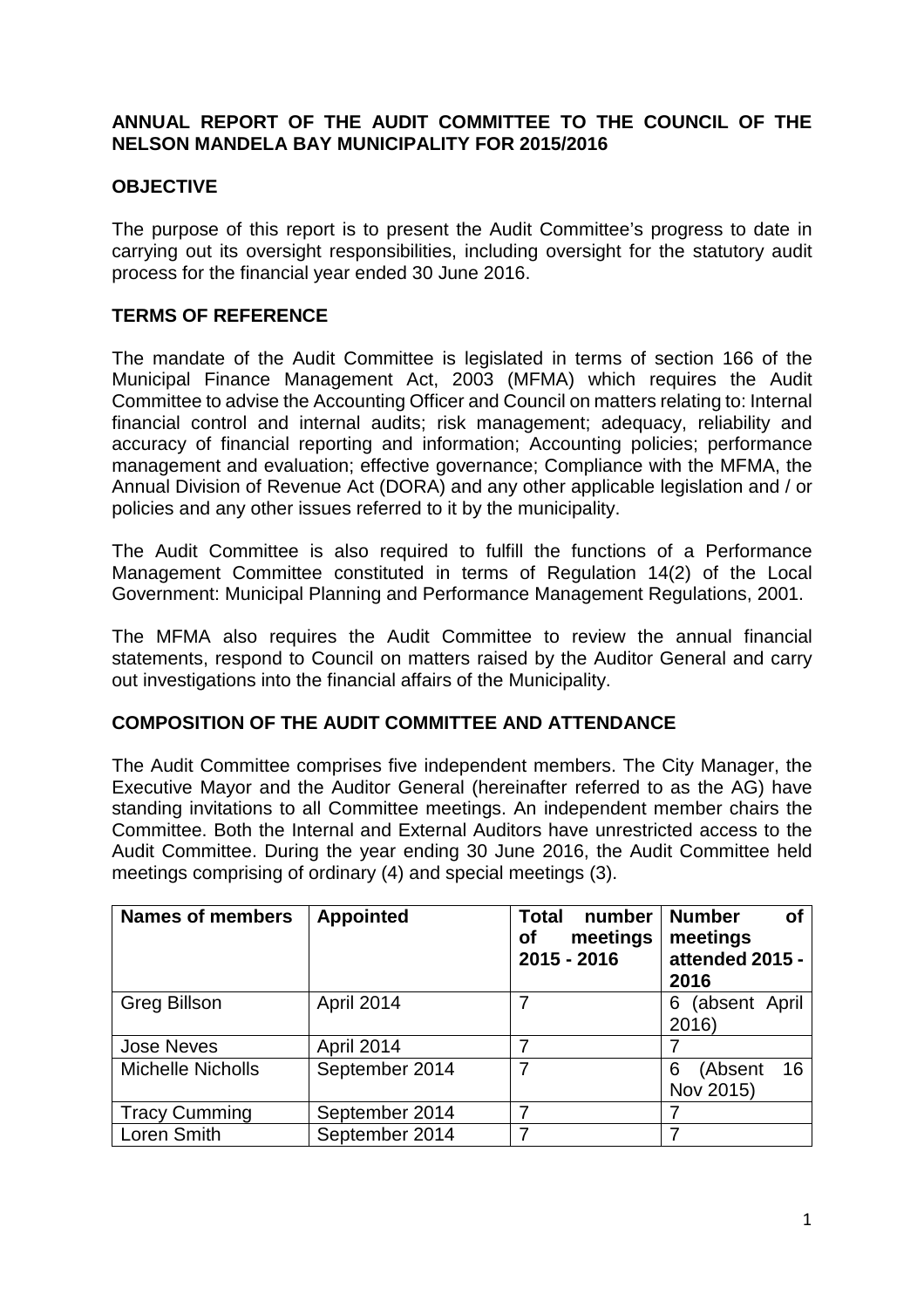Dates are as follows:

| 25 August 2015                                 | Special AC                          |
|------------------------------------------------|-------------------------------------|
| 31 August 2015                                 | Quarterly                           |
| 10 September 2015                              | Quarterly                           |
| 16 November 2015                               | Special (AG report)                 |
| 10 December 2015                               | Quarterly                           |
| 5 April 2016                                   | Special                             |
| 6 April 2016                                   | Quarterly (cancelled 17 March 2016) |
| 23 June 2016                                   | Cancelled                           |
| 2017 fin year (new fin year)<br>29 August 2016 |                                     |

#### **1. Internal financial control and internal audits**

The Internal Audit unit completed almost 90% of its audit plan in terms of audit field work and reporting for the 2015/16 financial year. Only 6% of audits planned were still in progress in terms of fieldwork at year end while 5% had been placed on hold until 2016/2017. This was due to management's request for postponement, extensions of scope on certain audits As a result of the audit activities being planned, performed and reported on a quarterly basis to the Audit Committee, activities relating to the current quarter is reported to AC in the next quarter. The carryover has been completed in 2017.

The final results of the audit plan, is reliant on the timeous turnaround of information by management, hence allowing management to comment on audit work performed up to 30 June. Reporting on the 4th quarter is discussed during the Audit Committee meeting held in the first quarter of the next financial year (2016/2017) which affects the % completion of the plan as at 30 June 2016.

The Internal Audit universe included reviews over the areas of:

- Supply Chain Management, irregular expenditure, financial management, IT within various directorates, compliance with Policies and Regulations, Corporate Governance, major capital projects, water losses, compliance with the Division of Revenue Act (DORA), HR effectiveness, Assistance to the Poor program me (ATTP), quarterly performance management, leave accrual, financial statement close process, income from electricity, status of records, procurement within the Electricity and Energy Directorate, and the critically important area of mSCOA implementation.
- Internal Audit conducted four (4) quarterly reviews of the AG action plan for 2015/2016 (Monitoring control matrix) which show that most directorates achieved limited or no progress in addressing Internal Audit and Auditor General high risk findings.
- The lack of progress by Senior Management in addressing the findings of the Internal Audit assurance reports remains a critical area in respect of nonperformance together with those risk areas identified, not being appropriately addressed.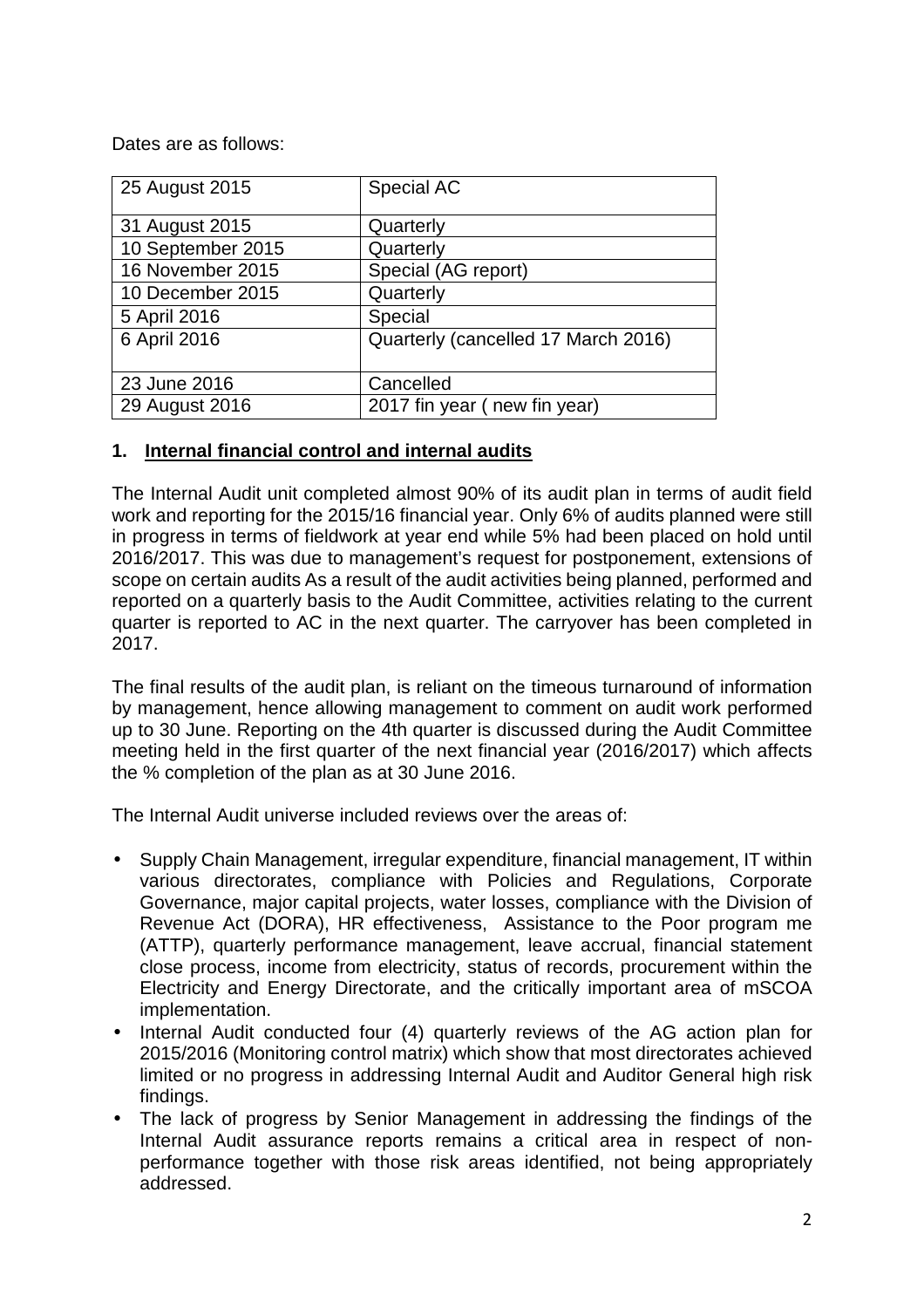- There was no evidence of action taken to address *high risk repeat* audit findings.
- The lack of progress in addressing audit findings results in the municipality:
	- o Conducting operations in a weak control environment,
	- o Being exposed to increased high risks of inaccurate information and errors,
	- o Management being unable to detect incidents of possible fraud.
- Both Internal Audit and the Audit Committee reviewed the Annual Financial Statements prior to submission thereof to the AG.
- The Committee further received copies of all Communications of Audit Findings throughout the audit. The final AG Audit Report and Management Report were also considered.
- The Audit Committee notes various challenges by the Legal Services Division in the discharge of their responsibilities. It is recommended that the capacity and competencies of this division be reviewed to ensure that these challenges are adequately addressed to ultimately limit the material cost of utilizing external third party legal service providers.
- It is noted that the City Manager has included the KPA to reduce the overall AG findings in the performance score cards of the Executive Directors and these must be closely monitored and reported upon on a quarterly basis.

# **2. Forensic Investigations**

- Feedback by management and evidence on the resolutions of numerous forensic investigations dating back to 2013 remain outstanding.
- Substantial costs have been incurred through forensic investigations undertaken with no evidence of action in respect of forensic findings.
- Recommendations and required actions in respect of forensic reports should be concluded as soon as possible following the finalization of these reports.

# **3. Risk Management**

- The timeous implementation of the Municipal Standard Chart of Accounts (mSCOA) remains a high risk facing the municipality. The deadline for implementation has been deferred three times, the final being 1 July 2017. A Risk Management Committee was established, although progress in the committee's effective operation during 2016 has been hampered through the approval process of the committee's chairperson together with resource capacity constraints existing within the Risk Management unit.
- Due to limited capacity, the Risk Management unit conducted assessments on the top 5 service delivery directorates only. (Human settlements, Budget and Treasury, Infrastructure and Engineering. Electricity and Energy and Public Health).
- A new Chief Risk Officer was appointed in October 2016 where such appointment is seen to be an encouraging development in identifying and managing risk within the Municipality going forward.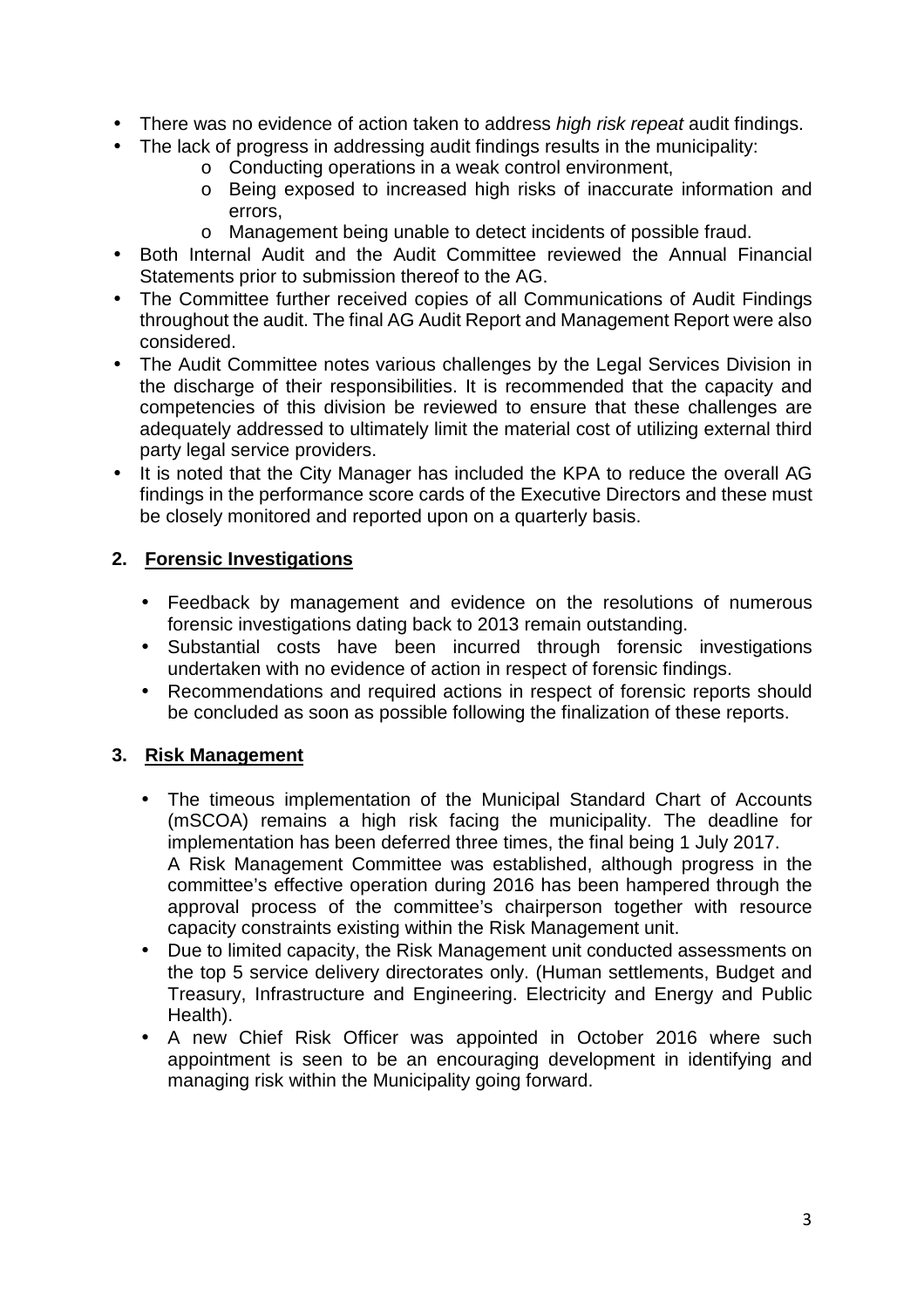### **4. Performance management and evaluation**

- Good progress has been made in addressing all historically outstanding performance management evaluations for section 57 managers for 2014 and 2015.
- Required performance management evaluations for section 57 managers for the 2016 financial year have been completed.
- An improvement has been noted in senior management being held accountable for their performance, although it is critical that a culture of accountability and consequence management be driven down through all levels within in the institution.
- The Audit Committee is required to provide input into the mid-year performance report presented to Council. However this report was only submitted to the Audit Committee two (2) days prior to council approval who were unable to provide meaningful input within the limited time frame available.

## **5. Effective governance**

- Management reports requested by the Audit Committee often do not address the specific concerns raised by the Committee, with key challenges and / or specific measurable actions not being included in reports submitted. The effective turnaround time frame in addressing specific noted concerns therefore remains lengthy.
- Effective control over tender files within Supply Chain Management remains a major weakness. This contributed to the significant reported irregular expenditure that formed the basis for the qualified opinion by the AG on the 2016 annual financial statements.
- Reported unauthorized, irregular or fruitless and wasteful expenditure continues to be significant whereon an emphasis of matter was raised by the AG.
- The effective implementation of Internal Audit assurance report recommendations by management should result in a meaningful reduction in the total reported figure.
- Consequence management remains an issue within the supply Chain Management Unit in that there appears to be little or no accountability for missing tender files and documentation. A major turnaround strategy is required.
- The viability / sustainability of the Fresh Produce Market (FPM) remain a concern where a detailed analysis of current operations together with a business plan for the market remains outstanding.
- The FPM was assessed to be operating at an annual loss of twenty million (20m) rand. It is recommended that Internal Audit conducts a further review of the Fresh Produce Market's income statement while giving further consideration to the immediate and long term capital funding needs of the FPM in respect of the required business plan.